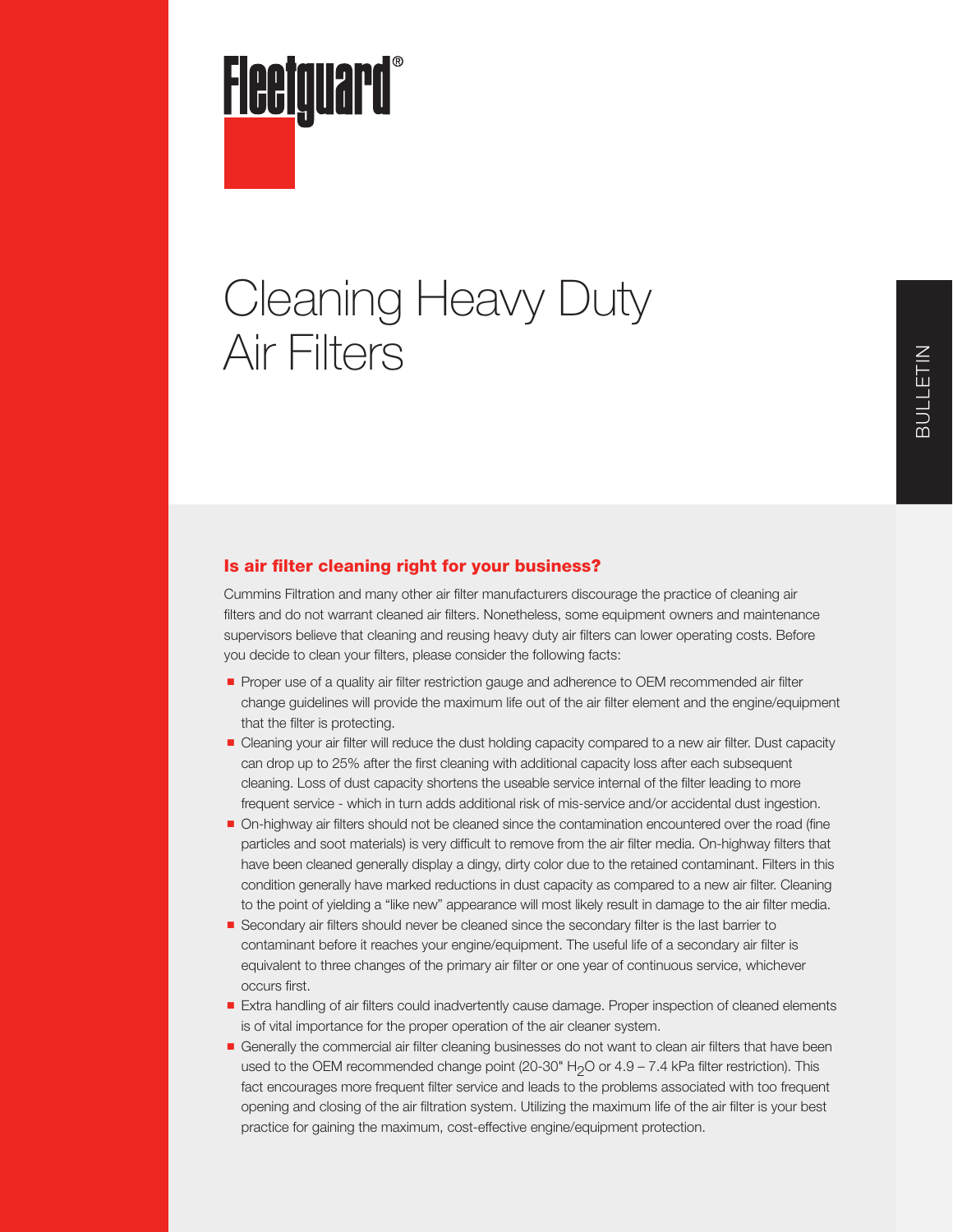## But, if you decide to clean your air filters…

- Remember, there are several risks involved with the cleaning of air filters. It is important to know that any type of cleaning is only as good as the care and handling techniques used. Do-it-yourself cleaning techniques and improvised cleaning tools offer considerable risk to the integrity of the air filter and should be avoided. Commercially available air filter cleaning services are most likely better equipped and have more reliable techniques for cleaning air filters that most maintenance shops. However, just as you would research your own doctor or dentist, you should research an air filter cleaning business.
- There are a variety of air filter cleaning businesses to choose from. These businesses may employ one or more of the techniques listed below to clean your air filter. One air filter cleaning business uses vibration plus low pressure air and vacuum to clean the air filters. Regardless of the method, the watch-outs still apply! Air filter cleaning is only as good as the people, handling, method, tools and inspections used in the process.
- Select a reputable commercial cleaning service that uses cleaning and handling practices proven to be effective for your filters and applications. It is recommended that this business offer a warranty for that cleaned filter since Cummins Filtration and most other air filter manufacturers will not warranty a cleaned air filter.
- Before any type of cleaning, a visual inspection of the filter is needed. If there is any damage to the filter body, gaskets or endplates, do not clean or reuse; the filter should be discarded. Always clean filters in a clean environment, observe strict inspection procedures and re-package filters immediately after the cleaning process with appropriate materials.
- Observe proper safety precautions and dispose of waste materials in an environmentally-compliant manner.

### Absolutely Do Not…

- Strike the element with a tool or hit the element against a hard surface to loosen the accumulated contaminant.
- Scrape the contaminant from the surface of the media.
- Disassemble the element to clean.

#### Some typical air filter cleaning techniques…

There are generally four methods used for cleaning air filter elements, some of which may be used in combination:

| <b>Cleaning Methods</b>         | <b>Contaminants</b> |
|---------------------------------|---------------------|
| Air under pressure              | Dust                |
| Water under pressure            | Dust                |
| <b>Vacuum</b>                   | Dust                |
| Soak with non-sudsing detergent | Dust or light soot  |

#### Air under pressure with or without vacuum assist

Always use clean, dry air on a dry filter. The pressure should not exceed 40PSI (276kPa) at a distance of no closer than 50 mm (2 inches). Direct the compressed air through the filter from the clean side, running the nozzle up and down the filter pleats while directing the vacuum source opposite the air nozzle, pulling out dirt and collecting it with the vacuum. A variation of this method leaves out the vacuum process. Do not bring either nozzle in contact with the filter media as damage is likely to occur.

Note: It is virtually impossible to avoid the entry of dust into the clean side of the air filter unless the open end of the air filter is sealed. This precaution is highly desirable if attempting to clean an air filter but difficult to implement.

#### Water under pressure

Use normal outlet pressure (40 PSI or 276 kPa max) without a nozzle. Direct the water to the clean side of the filter first, running the water up and down the filter pleats. Repeat this process on the dirty side of the filter. Allow to air dry (160 °F or 70 °C max) thoroughly. This type of cleaning should be done no more than 6 times because of eventual damage to the filter media. This process will result in wavy pleats which are acceptable.